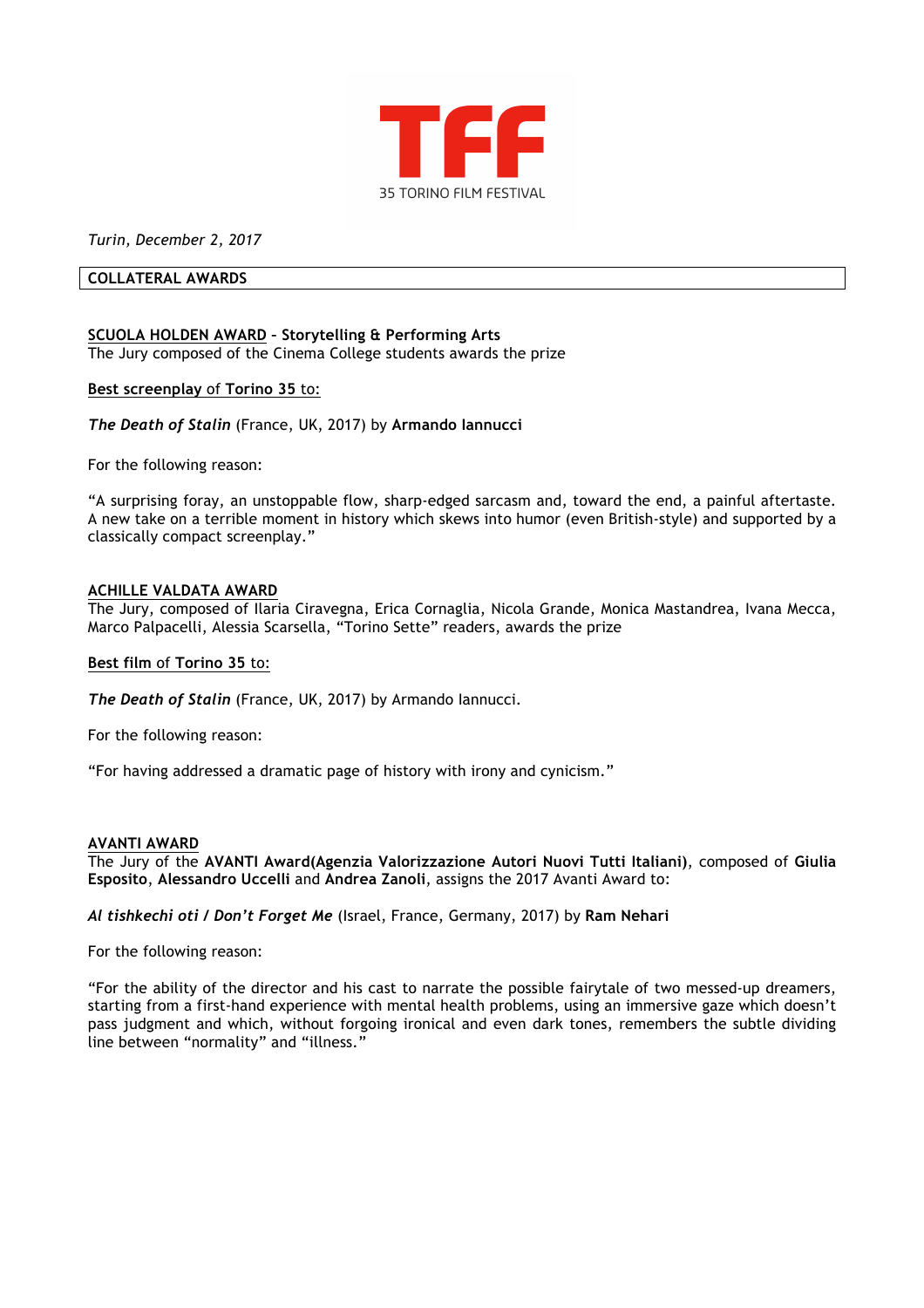# **GANDHI'S GLASSES Award**

The Jury of the seventh "Gandhi's Glasses Award" assigns the **Gandhi's Glasses Award** ex aequo to

*Talien* (Italy, 2017) by **Elia Mouatamid**

and to

*Balon* (Italy, 2017) by **Pasquale Scimeca**

For the following reason:

"A forced journey, in flight from Africa, and the voluntary return journey to Morocco, offer us a complementary perspective on a crucial topic which European citizens can no longer ignore. People, sentiments, stories rendered with a dramatic and light touch, where we often find only numbers and stereotypes."

## **Special Mention** to:

*A fábrica de nada* (Portugal, 2017) by **Pedro Pinho**

For the following reason:

"For having shown the difficulty of a true democratic process which becomes a concrete opportunity for a shared redefinition of values and personal and social needs. Proof of a type of cinema which can become an active instrument of change."

The awards ceremony of the 7<sup>th</sup> "Gandhi's Glasses Award" will be held on Saturday, December 2, 2017 at 3 p.m. at the Centro Studi "Sereno Regis" at Via Garibaldi 13 in Turin, in the presence of the director **Silvio Soldini**. At the conclusion of the ceremony the film *Un'anima divisa in due* will be screened.

## **INTERFEDI AWARD**

The Interfedi Jury, promoted by the Valdese Church and Turin's Jewish Community, with the patronage of the Interfedi Committee of the City of Turin, and composed of **Carlotta Monge** (Valdese Church**)**, **Anna Segre** (Jewish Community) and **Beppe Valperga** (Interfedi Committee) assigns the fifth "Interfedi Award – Prize for the respect for minorities and secularity" to the film:

*A voix haute / Speak-Up* (France, 2017) by **Stéphane De Freitas**

For the following reason:

"An act of faith in the power of the word, an instrument for overcoming difficult situations and which gives hope for the future."

#### **Special mention to:**

*Al tishkechi oti / Don't Forget Me* (Israel/France/Germany, 2017) by **Ram Nehari**

For the following reason:

"It highlights in a masterly way the encounter between two situations of distress, with an excellent performance"